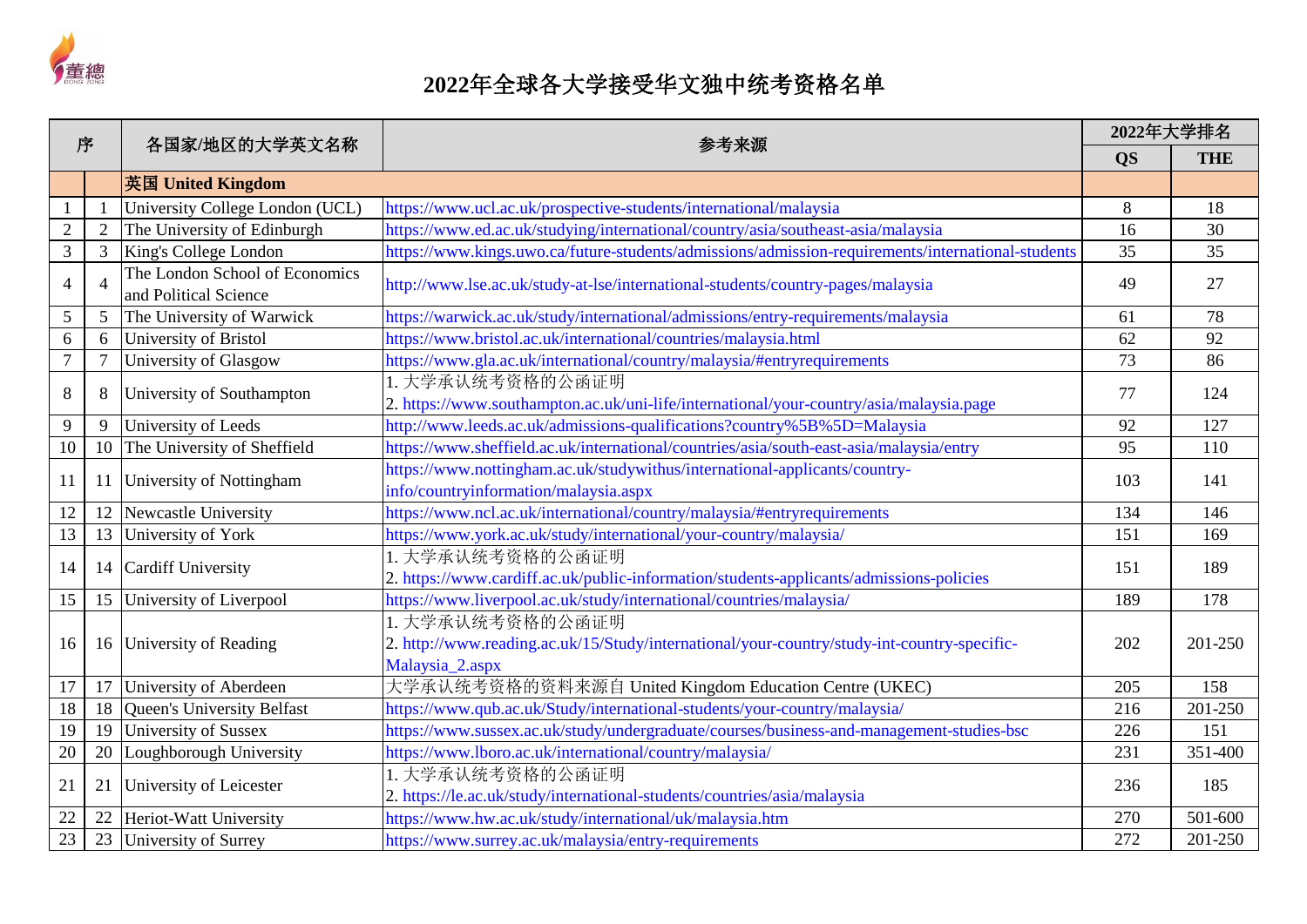

| 序               |    | 各国家/地区的大学英文名称                           | 参考来源                                                                                                                                                                            | 2022年大学排名 |            |
|-----------------|----|-----------------------------------------|---------------------------------------------------------------------------------------------------------------------------------------------------------------------------------|-----------|------------|
|                 |    |                                         |                                                                                                                                                                                 | <b>QS</b> | <b>THE</b> |
| 24              | 24 | University of Strathclyde               | 1. 大学承认统考资格的公函证明<br>2. https://www.strath.ac.uk/studywithus/internationalstudents/entryrequirements/#m                                                                          | 302       | 401-500    |
| 25              | 25 | University of East Anglia               | https://www.uea.ac.uk/study/international-students/country-map/malaysia                                                                                                         | 307       | 182        |
| 26              | 26 | University of Dundee                    | https://www.dundee.ac.uk/study/international/country/malaysia/#!faq-0                                                                                                           | 322       | 201-250    |
| 27              | 27 | City, University of London              | 1. 大学承认统考资格的资料来源自 British Council 和 United Kingdom Education Centre<br>(UKEC)<br>2. https://www.bayes.city.ac.uk/study/undergraduate/application-and-funding/entry-requirements | 330       | 351-400    |
| 28              | 28 | Birkbeck University of London           | https://www.bbk.ac.uk/international/country-information/malaysia                                                                                                                | 332       | 351-400    |
| 29              | 29 | Royal Holloway, University of<br>London | https://www.royalholloway.ac.uk/studying-here/international-students/find-your-country/malaysia/                                                                                | 334       | 351-400    |
| 30              | 30 | <b>Brunel University</b>                | 大学承认统考资格的资料来源自 British Council 和 United Kingdom Education Centre (UKEC)                                                                                                         | 351       | 351-400    |
| $\overline{31}$ | 31 | University of Kent                      | https://www.kent.ac.uk/internationalstudent/countries/malaysia.html#entryrequirements                                                                                           | 383       | 351-400    |
| $\overline{32}$ | 32 | <b>Oxford Brookes University</b>        | https://www.brookes.ac.uk/malaysia/entry-requirements/                                                                                                                          | 429       | 601-800    |
| $\overline{33}$ | 33 | University of Essex                     | https://www.essex.ac.uk/international/country-specific-information/malaysia                                                                                                     | 439       | 301-350    |
| 34              | 34 | Swansea University                      | https://www.swansea.ac.uk/international-students/my-country/malaysia/#entry-requirements=is-<br>expanded                                                                        | 440       | 251-300    |
| 35              | 35 | Goldsmiths, University of London        | 大学承认统考资格的资料来源自 British Council 和 United Kingdom Education Centre (UKEC)                                                                                                         | 461       | 401-500    |
| 36              | 36 | University of Stirling                  | https://www.stir.ac.uk/international/international-students/country-specific-<br>information/malaysia/#tab-EntryReq                                                             | 471       | 301-350    |
| 37              | 37 | Aberystwyth University                  | https://www.aber.ac.uk/en/international/countries/malaysia/#entry-requirements                                                                                                  | 541-550   | 501-600    |
| 38              | 38 | <b>Bangor University</b>                | https://www.bangor.ac.uk/international/countries/malaysia#entryrequirements                                                                                                     | 601-650   | 401-500    |
| 39              | 39 | University of Plymouth                  | https://www.plymouth.ac.uk/international/study/international-students-country-guides/asia/malaysia                                                                              | 601-650   | 401-500    |
| 40              | 40 | Coventry University                     | https://www.coventry.ac.uk/international-students-hub/new-students/find-your-region/regional-entry<br>requirements/?region=South-East-Asia                                      | 601-650   | 601-800    |
| 41              | 41 | Kingston University                     | 大学承认统考资格的资料来源自 United Kingdom Education Centre (UKEC)                                                                                                                           | 601-650   | 801-1000   |
| 42              | 42 | University of Portsmouth                | 1. 大学承认统考资格的公函证明<br>2. https://www.port.ac.uk/study/international-students/your-country/malaysia                                                                                | 651-700   | 501-600    |
| 43              | 43 | <b>Ulster University</b>                | https://www.ulster.ac.uk/global/apply/country/malaysia                                                                                                                          | 651-700   | 601-800    |
| 44              | 44 | University of Hull                      | https://www.hull.ac.uk/choose-hull/study-at-hull/international/country/malaysia                                                                                                 | 651-700   | 601-800    |
| 45              | 45 | Middlesex University                    | https://www.mdx.ac.uk/study-with-us/international/support-in-your-country/malaysia                                                                                              | 701-750   | 401-500    |
| 46              | 46 | Northumbria University                  | https://www.northumbria.ac.uk/international/northumbria-and-your-country/asia/malaysia/                                                                                         | 701-750   | 401-500    |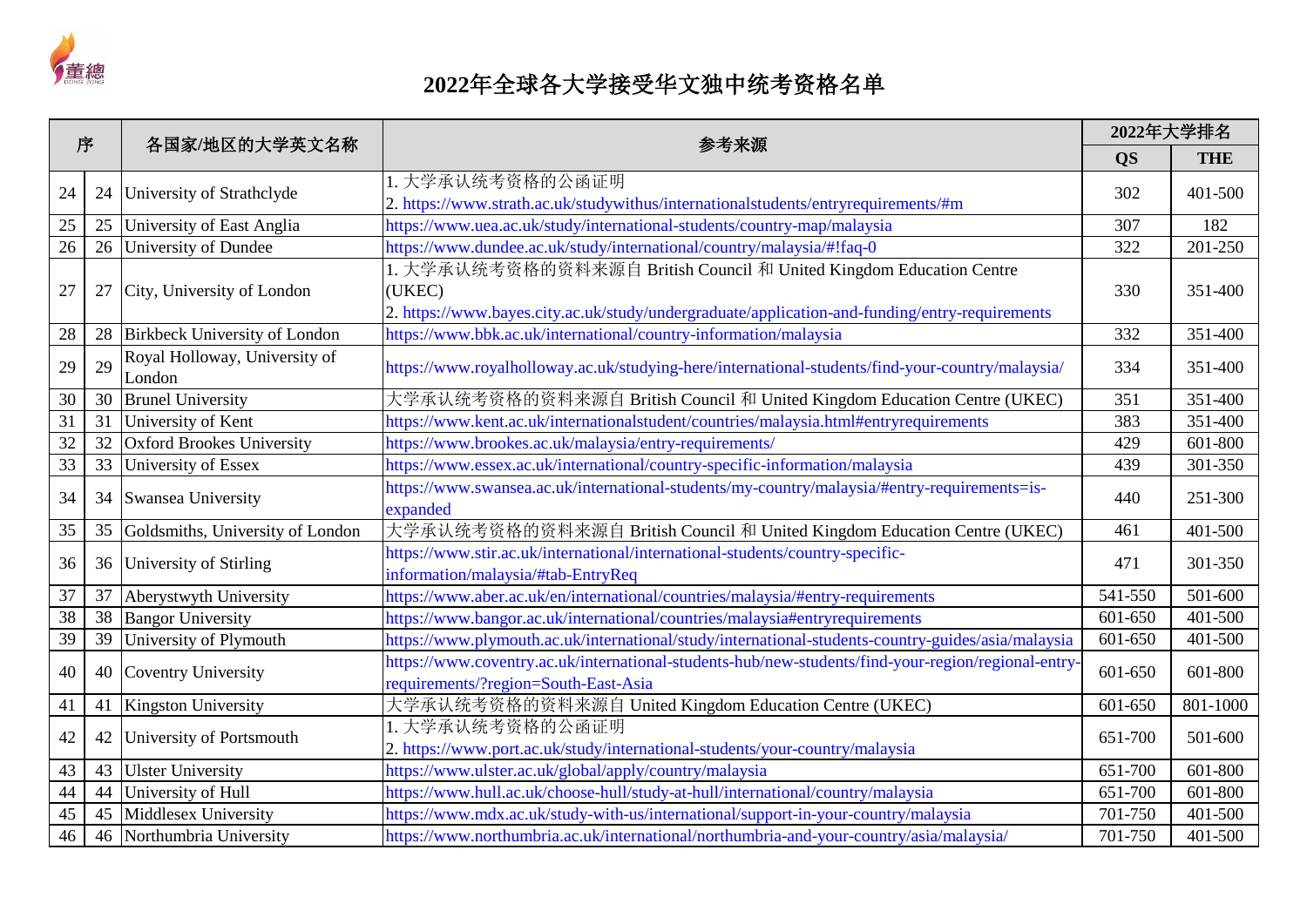

| 序               |    | 各国家/地区的大学英文名称<br>参考来源                                |                                                                                                                                            | 2022年大学排名 |            |
|-----------------|----|------------------------------------------------------|--------------------------------------------------------------------------------------------------------------------------------------------|-----------|------------|
|                 |    |                                                      |                                                                                                                                            | <b>QS</b> | <b>THE</b> |
| 47              | 47 | University of Huddersfield                           | 1. 大学承认统考资格的公函证明<br>2. https://www.hud.ac.uk/international/where-are-you-from/malaysia/                                                    | 701-750   | 601-800    |
| 48              | 48 | University of Westminster                            | https://www.westminster.ac.uk/international/your-country/malaysia                                                                          | 701-750   | 801-1000   |
| 49              | 49 | Keele University                                     | 1. 大学承认统考资格的公函证明<br>2. https://www.keele.ac.uk/study/internationalstudents/yourcountry/asia/malaysia/#undergraduate-<br>entry-requirements | 751-800   | 501-600    |
| 50              | 50 | University of Greenwich                              | https://www.gre.ac.uk/international/greenwich-in-my-country?co=MY                                                                          | 751-800   | 601-800    |
| 51              | 51 | Liverpool John Moores University                     | 1. 大学承认统考资格的公函证明<br>2. https://www.ljmu.ac.uk/study/courses/international-entry-requirements/malaysia                                      | 801-1000  | 401-500    |
| 52              | 52 | University of the West of England,<br><b>Bristol</b> | https://www.uwe.ac.uk/courses/international-study/country/malaysia                                                                         | 801-1000  | 401-500    |
| 53              | 53 | <b>Edinburgh Napier University</b>                   | 大学承认统考资格的资料来源自 United Kingdom Education Centre (UKEC)                                                                                      | 801-1000  | 501-600    |
| $\overline{54}$ | 54 | Nottingham Trent University                          | https://www.ntu.ac.uk/international/meet-us-in-your-country/visit-schedule-by-country/asia/malaysia                                        | 801-1000  | 501-600    |
| 55              | 55 | University of Lincoln                                | https://www.lincoln.ac.uk/home/studywithus/internationalstudents/entryrequirementsandyourcountr<br>y/malaysia/                             | 801-1000  | 501-600    |
| 56              | 56 | De Montfort University                               | https://www.dmu.ac.uk/international/en/entry-requirements.aspx                                                                             | 801-1000  | 601-800    |
| 57              | 57 | Manchester Metropolitan University                   | https://www.mmu.ac.uk/study/international/international-students/malaysia#tab-8065-1                                                       | 801-1000  | 601-800    |
| 58              | 58 | University of Brighton                               | 1. 大学承认统考资格的公函证明<br>2. https://www.brighton.ac.uk/international/study-with-us/your-country-info/malaysia.aspx                              | 801-1000  | 601-800    |
| 59              | 59 | University of Hertfordshire                          | https://www.herts.ac.uk/international/new-international-students/find-your-region/south-east-and-<br>east-asia/malaysia                    | 801-1000  | 601-800    |
| 60              | 60 | London South Bank University                         | 大学承认统考资格的资料来源自 British Council 和 United Kingdom Education Centre (UKEC)                                                                    | 801-1000  | 801-1000   |
| 61              | 61 | University of Central Lancashire                     | https://www.uclan.ac.uk/international-students/country/malaysia                                                                            | 801-1000  | 801-1000   |
| 62              | 62 | University of East London                            | https://www.uel.ac.uk/international/regions/east-asia                                                                                      | 801-1000  | 801-1000   |
| 63              | 63 | <b>Robert Gordon University</b>                      | https://www.rgu.ac.uk/study/international-students/country-specific-information/malaysia                                                   | 801-1000  | 1001-1200  |
| $\overline{64}$ | 64 | London Metropolitan University                       | https://www.londonmet.ac.uk/international/applying/entry-requirements-by-country/malaysia/                                                 | 801-1000  | Reporter   |
| 65              | 65 | Queen Margaret University,<br>Edinburgh              | https://www.qmu.ac.uk/study-here/international-students/information-for-your-country/malaysia/                                             | 801-1000  | Reporter   |
| 66              | 66 | Birmingham City University                           | 1. 大学承认统考资格的公函证明<br>2. https://www.bcu.ac.uk/international/bcu-in-your-country/malaysia                                                    | 1001-1200 | 501-600    |
| 67              | 67 | Glasgow Caledonian University                        | https://www.gcu.ac.uk/study/internationalstudents/yourcountry/malaysia/                                                                    | 1001-1200 | 601-800    |
| 68              | 68 | Leeds Beckett University                             | https://www.leedsbeckett.ac.uk/international-students/countries/malaysia/entry-requirements/                                               | 1001-1200 | 801-1000   |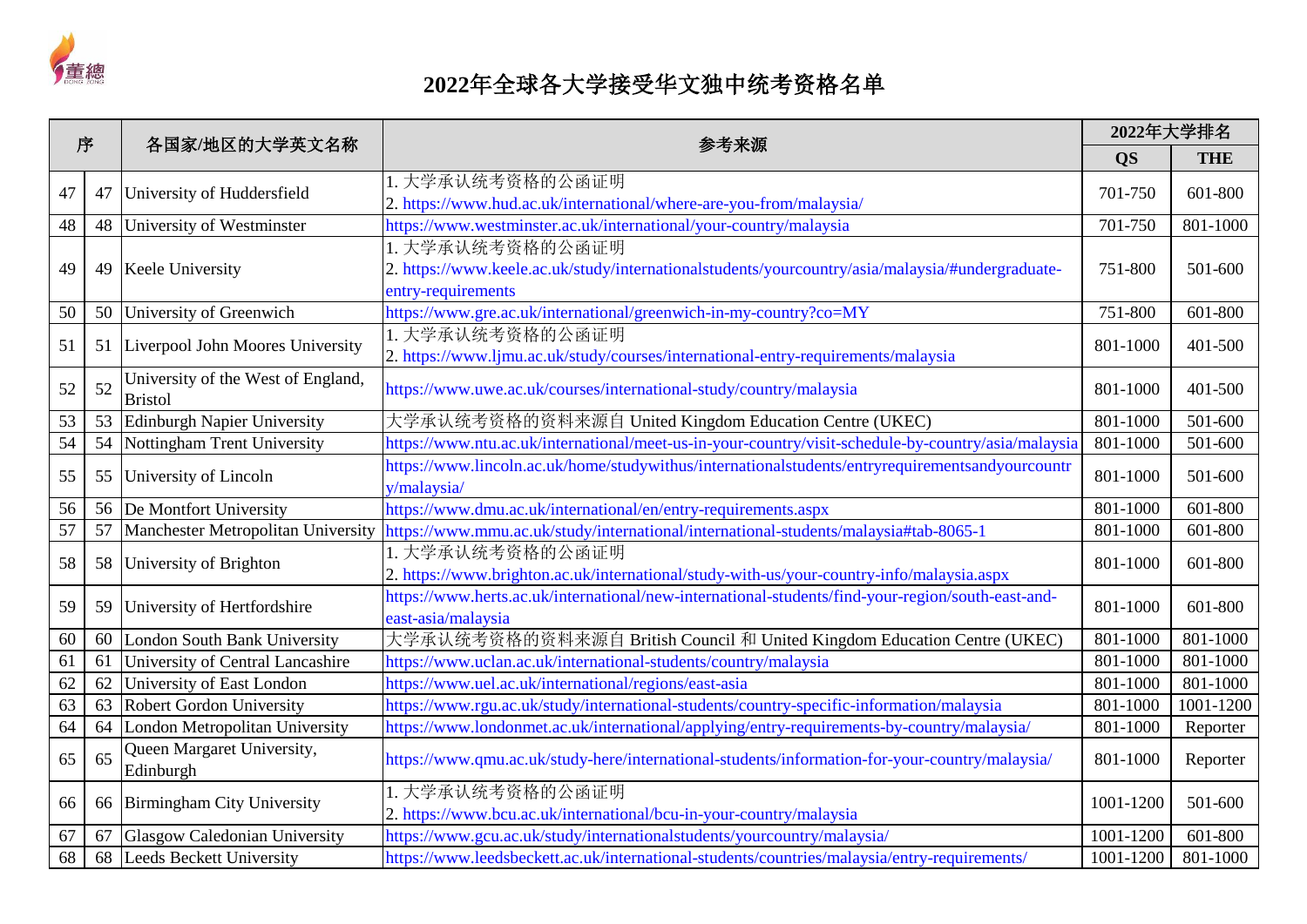

| 序               |    | 各国家/地区的大学英文名称                         | 参考来源                                                                                             |           | 2022年大学排名  |
|-----------------|----|---------------------------------------|--------------------------------------------------------------------------------------------------|-----------|------------|
|                 |    |                                       |                                                                                                  | <b>QS</b> | <b>THE</b> |
| 69              | 69 | Sheffield Hallam University           | https://www.shu.ac.uk/international/country/south-east-asia/malaysia/entry-requirements-malaysia | 1001-1200 | 801-1000   |
| $\overline{70}$ | 70 | Canterbury Christ Church University   | 大学承认统考资格的资料来源自 United Kingdom Education Centre (UKEC)                                            | 1001-1200 | 1001-1200  |
| 71              | 71 | University of Wolverhampton           | https://www.wlv.ac.uk/international/your-country/malaysia/                                       | 1001-1200 | 1001-1200  |
| 72              | 72 | University of Northampton             | https://www.northampton.ac.uk/international/your-country/east-asia-and-south-east-asia/          | 1001-1200 | Reporter   |
| 73              | 73 | University of Derby                   | https://www.derby.ac.uk/life/international-students/south-east-asia/                             | 1001-1200 |            |
| $\overline{74}$ | 74 | Anglia Ruskin University              | https://aru.ac.uk/international/information-by-country/malaysia                                  |           | 301-350    |
| 75              | 75 | Edge Hill University                  | https://www.edgehill.ac.uk/international/your-country/malaysia/                                  |           | 801-1000   |
| 76              | 76 | University of Bedfordshire            | https://www.beds.ac.uk/international/countries/seasia/malaysia/                                  |           | 801-1000   |
| 77              | 77 | University of Roehampton              | https://www.roehampton.ac.uk/international/countries/malaysia/                                   |           | 801-1000   |
|                 |    |                                       | 1. 大学承认统考资格的公函证明                                                                                 |           |            |
| 78              | 78 | Cardiff Metropolitan University       | 2. https://www.cardiffmet.ac.uk/international/study/Country-Specific-                            |           | 1001-1200  |
|                 |    |                                       | Information/Pages/malaysia.aspx                                                                  |           |            |
| 79              | 79 | <b>Staffordshire University</b>       | https://www.staffs.ac.uk/international/your-country/malaysia                                     |           | 1001-1200  |
|                 |    |                                       | 1. 大学承认统考资格的公函证明                                                                                 |           |            |
| 80              | 80 | <b>Teesside University</b>            | 2. https://www.tees.ac.uk/sections/international/country_details.cfm?country_id=5#list_start     |           | 1001-1200  |
| 81              | 81 | University of South Wales             | https://www.southwales.ac.uk/international/your-country/malaysia/                                |           | 1001-1200  |
| 82              | 82 | <b>Chester University</b>             | https://www1.chester.ac.uk/international/your-country/malaysia                                   |           | $1201+$    |
| 83              | 83 | <b>Buckinghamshire New University</b> | https://www.bucks.ac.uk/study/international/your-country/malaysia                                |           | Reporter   |
| 84              | 84 | Guildhall School of Music & Drama     | 大学承认统考资格的资料来源自 British Council                                                                   |           | Reporter   |
| 85              | 85 | <b>Leeds Trinity University</b>       | https://www.leedstrinity.ac.uk/study/international-students/#malaysia                            |           | Reporter   |
| 86              | 86 | <b>Solent University</b>              | https://www.solent.ac.uk/how-to-apply/documents/course-entry-requirement-statement.pdf           |           | Reporter   |
|                 |    |                                       | 1. 大学承认统考资格的公函证明                                                                                 |           |            |
| 87              | 87 | St Mary's University, Twickenham      | 2. https://www.stmarys.ac.uk/international/country-information/malaysia                          |           | Reporter   |
| 88              | 88 | University for the Creative Arts      | https://www.uca.ac.uk/international/equivalent-qualifications/#d.en.122317                       |           | Reporter   |
| 89              | 89 | University of Chichester              | https://www.chi.ac.uk/international/country-specific-entry-requirements/south-east-asia          |           | Reporter   |
| 90              | 90 | University of Gloucestershire         | https://www.glos.ac.uk/international/in-your-country/malaysia/#requirements                      |           | Reporter   |
| 91              | 91 | University of Sunderland              | https://www.sunderland.ac.uk/study/computing/undergraduate-computer-science/#fees-and-reqs       |           | Reporter   |
|                 |    |                                       | https://www.uwl.ac.uk/international/your-country/international-non-eueea-entry-                  |           |            |
| 92              | 92 | University of West London             | requirements/malaysia                                                                            |           | Reporter   |
| 93              | 93 | University of Winchester              | https://www.winchester.ac.uk/study/international/entry-requirements/                             |           | Reporter   |
| 94              | 94 | University of Worcester               | 大学承认统考资格的资料来源自 United Kingdom Education Centre (UKEC)                                            |           | Reporter   |
| 95              | 95 | Wrexham Glyndwr University            | https://glyndwr.ac.uk/international-students/academic-entry-requirements/malaysia/               |           | Reporter   |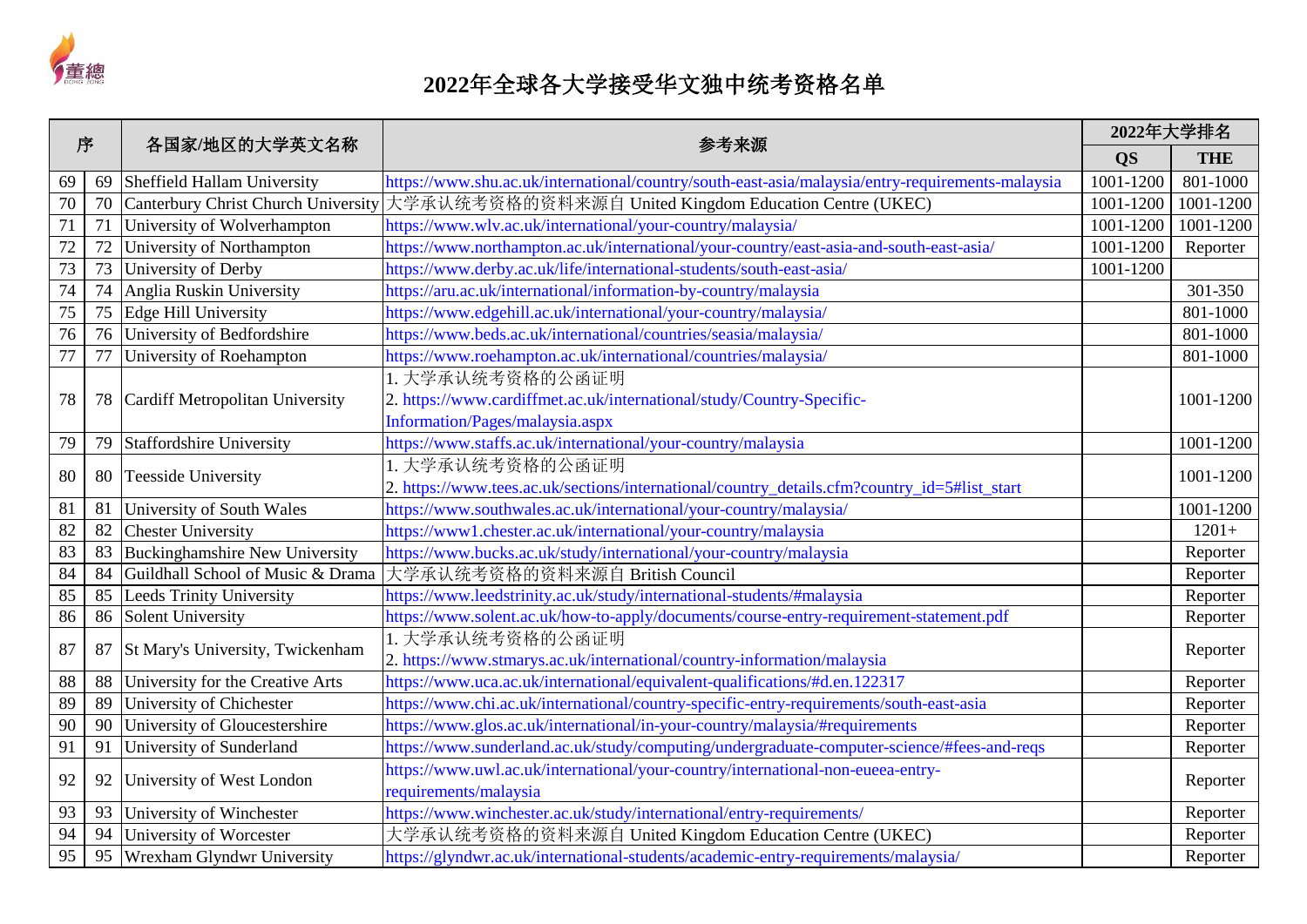

| 序   |                |                                    | 各国家/地区的大学英文名称<br>参考来源                                                                              | 2022年大学排名 |            |         |
|-----|----------------|------------------------------------|----------------------------------------------------------------------------------------------------|-----------|------------|---------|
|     |                |                                    |                                                                                                    | <b>QS</b> | <b>THE</b> |         |
| 96  | 96             | York St John University            | https://www.yorksj.ac.uk/international/how-to-apply/your-country/asia/malaysia/                    |           | Reporter   |         |
| 97  | 97             | <b>BPP</b> University              | 大学承认统考资格的资料来源自 United Kingdom Education Centre (UKEC)                                              |           |            |         |
| 98  | 98             | New College of the Humanities      | https://www.nchlondon.ac.uk/study/entry-requirements-country/                                      |           |            |         |
| 99  | 99             | The University of Law              | 大学承认统考资格的资料来源自 United Kingdom Education Centre (UKEC)                                              |           |            |         |
| 100 | 100            | University College Birmingham      | https://www.ucb.ac.uk/international-students/country-specific-information/malaysia/                |           |            |         |
|     |                | 加拿大 Canada                         |                                                                                                    |           |            |         |
| 101 |                | University of Toronto              | https://future.utoronto.ca/apply/requirements/international-high-school-secondary/?_sft_alphabet=m | 26        | 18         |         |
| 102 | $\overline{2}$ | University of Alberta              | https://www.ualberta.ca/admissions/international/resources/ualberta-and-your-                      | 126       | 125        |         |
|     |                |                                    | country/malaysia/index.html?                                                                       |           |            |         |
| 103 | 3              | <b>McMaster University</b>         | https://future.mcmaster.ca/admission/?c=malaysia&ss=attending-alien&fb=filterby-country            | 140       | 80         |         |
| 104 | $\overline{4}$ | <b>Western University</b>          | https://welcome.uwo.ca/next-steps/requirements/international-high-school/malaysia.html             | 170       | 201-250    |         |
|     | 5              | Queen's University                 | https://www.queensu.ca/admission/about-applying/requirements-                                      |           | 240        | 251-300 |
| 105 |                |                                    | results?studenttype=international&location=140&programs=92                                         |           |            |         |
| 106 | 6              | Concordia University               | https://www.concordia.ca/admissions/undergraduate/requirements/international.html                  | 521-530   | 601-800    |         |
| 107 | $\overline{7}$ | University of Manitoba             | https://umanitoba.ca/admissions/undergraduate/requirements/international                           | 601-650   | 301-350    |         |
| 108 | 8              | Memorial University of             | https://www.mun.ca/undergrad/admissions/apply/intl-req/malaysia.php                                | 751-800   | 601-800    |         |
|     |                | Newfoundland                       |                                                                                                    |           |            |         |
| 109 | 9              | <b>Brock University</b>            | https://brocku.ca/admissions/international/requirements-by-country/                                | 1001-1200 |            |         |
| 110 | 10             | University of Lethbridge           | https://www.uleth.ca/ross/admissions/undergrad/international/intreq_table                          |           | $1201+$    |         |
| 111 | 11             | Concordia University of Edmonton   | https://concordia.ab.ca/future-students/admissions/requirements/undergraduate-programs/bachelor-   |           |            |         |
|     |                |                                    | of-arts/entry-level-international-credential-table/                                                |           |            |         |
| 112 |                | 12 King's University College       | https://www.kings.uwo.ca/future-students/admissions/admission-requirements/international-          |           |            |         |
|     |                |                                    | students/                                                                                          |           |            |         |
| 113 | 13             | Saint Mary's University            | https://www.smu.ca/future-students/admission-requirements-by-country.html                          |           |            |         |
| 114 | 14             | The University of Winnipeg         | https://www.uwinnipeg.ca/future-student/international/countries-a-to-z/-m-.html                    |           |            |         |
| 115 | 15             | <b>Trent University</b>            | https://www.trentu.ca/futurestudents/international/requirements/admissions-requirements-country#m  |           |            |         |
| 116 | 16             | University of Prince Edward Island | https://www.upei.ca/admission-requirements/country-specific-requirements                           |           |            |         |
|     |                |                                    | https://www.wlu.ca/future-                                                                         |           |            |         |
| 117 | 17             | <b>Wilfrid Laurier University</b>  | students/undergraduate/admissions/requirements/international.html?ref=admissions-                  |           |            |         |
|     |                |                                    | toolkits%2Finternational%2Fstep-1-how-to-apply%2Fadmission-requirements.html                       |           |            |         |
|     |                | 澳大利亚 Australia                     |                                                                                                    |           |            |         |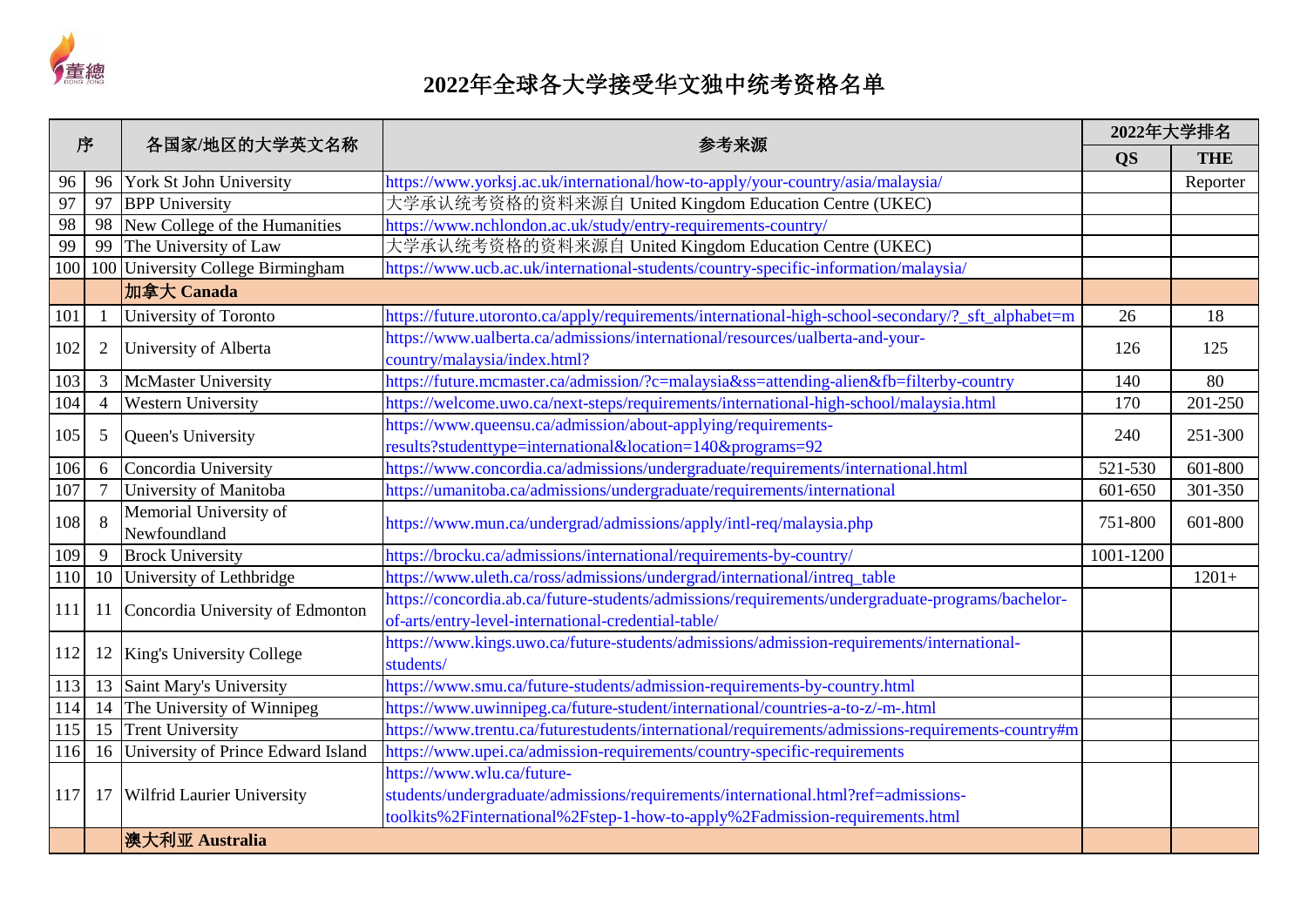

| 序   |                | 各国家/地区的大学英文名称                          | 参考来源                                                                                                                                                                                                                                                       |           | 2022年大学排名  |
|-----|----------------|----------------------------------------|------------------------------------------------------------------------------------------------------------------------------------------------------------------------------------------------------------------------------------------------------------|-----------|------------|
|     |                |                                        |                                                                                                                                                                                                                                                            | <b>QS</b> | <b>THE</b> |
| 118 |                | The Australian National University     | https://www.anu.edu.au/files/resource/2022-international-academic-entry-requirements.pdf                                                                                                                                                                   | 27        | 54         |
| 119 | $\overline{2}$ | The University of Melbourne            | https://study.unimelb.edu.au/how-to-apply/undergraduate-study/international-applications/entry-<br>requirements/indicative-entry-scores-international-students/qualifications/malaysia-unified-<br>examination-of-the-chinese-high-schools-in-malaysia-uec | 37        | 33         |
| 120 | 3              | The University of Sydney               | https://www.sydney.edu.au/study/how-to-apply/undergraduate/recognised-qualifications.html                                                                                                                                                                  | 38        | 58         |
| 121 | $\overline{4}$ | <b>UNSW Sydney</b>                     | https://www.international.unsw.edu.au/undergraduate-entry-table                                                                                                                                                                                            | 43        | 70         |
| 122 | 5              | The University of Queensland           | https://future-students.uq.edu.au/sites/default/files/2020-03/uq-international-undergraduate-<br>guide.pdf                                                                                                                                                 | 47        | 54         |
| 123 | 6              | Monash University                      | https://www.monash.edu/study/courses/find-a-course/2022/business-and-information-technology-<br>b2017?international=true#entry-requirements-2                                                                                                              | 58        | 57         |
| 124 | $\overline{7}$ | The University of Western Australia    | https://www.uwa.edu.au/study/how-to-apply/international-and-overseas-qualifications/chinese-<br>unified-examination-malaysia                                                                                                                               | 93        | 132        |
| 125 | 8              | The University of Adelaide             | https://international.adelaide.edu.au/admissions/how-to-apply/admission-<br>requirements#undergraduate-entry-requirements                                                                                                                                  | 108       | 111        |
| 126 | 9              | University of Technology Sydney        | https://www.uts.edu.au/study/international/essential-information/entry-requirements                                                                                                                                                                        | 133       | 143        |
| 127 | 10             | University of Wollongong               | https://www.uow.edu.au/study/international/representatives/country-qualification-equivalencies-/                                                                                                                                                           | 193       | 201-250    |
| 128 | 11             | <b>Curtin University</b>               | https://study.curtin.edu.au/wp-content/uploads/sites/3/2021/06/Overseas-qualifications-recognised-<br>by-Curtin-University.pdf                                                                                                                             | 194       | 251-300    |
| 129 | 12             | The University of Newcastle            | https://www.newcastle.edu.au/study/international/study-with-us/what-can-i-study                                                                                                                                                                            | 197       | 251-300    |
| 130 | 13             | Macquarie University                   | https://www.mq.edu.au/study/admissions/entry-requirements/international/international-academic-<br>requirements                                                                                                                                            | 200       | 192        |
| 131 | 14             | <b>RMIT University</b>                 | https://www.rmit.edu.au/study-with-us/international-students/apply-to-rmit-international-<br>students/entry-requirements/country-equivalency/malaysia                                                                                                      | 206       | 301-350    |
| 132 | 15             | Queensland University of<br>Technology | https://www.qut.edu.au/courses/bachelor-of-business-accountancy#requirements                                                                                                                                                                               | 213       | 193        |
| 133 | 16             | Deakin University                      | https://www.deakin.edu.au/international-students/entry-requirements/previous-study-academic-<br>requirements                                                                                                                                               | 283       | 251-300    |
| 134 | 17             | <b>Griffith University</b>             | https://www.griffith.edu.au/apply/international/understanding-entry-requirements                                                                                                                                                                           | 290       | 201-250    |
| 135 | 18             | University Of Tasmania                 | http://www.utas.edu.au/international/applying/entry-requirements/equivalent-undergraduate-entry-<br>requirements-by-country                                                                                                                                | 303       | 301-350    |
| 136 | 19             | Swinburne University of Technology     | https://www.swinburne.edu.au/study/international/apply/entry-requirements/                                                                                                                                                                                 | 321       | 301-350    |
| 137 |                | 20 University of South Australia       | https://international.unisa.edu.au/siteassets/documents/r2-brochure-2022_web.pdf                                                                                                                                                                           | 326       | 301-350    |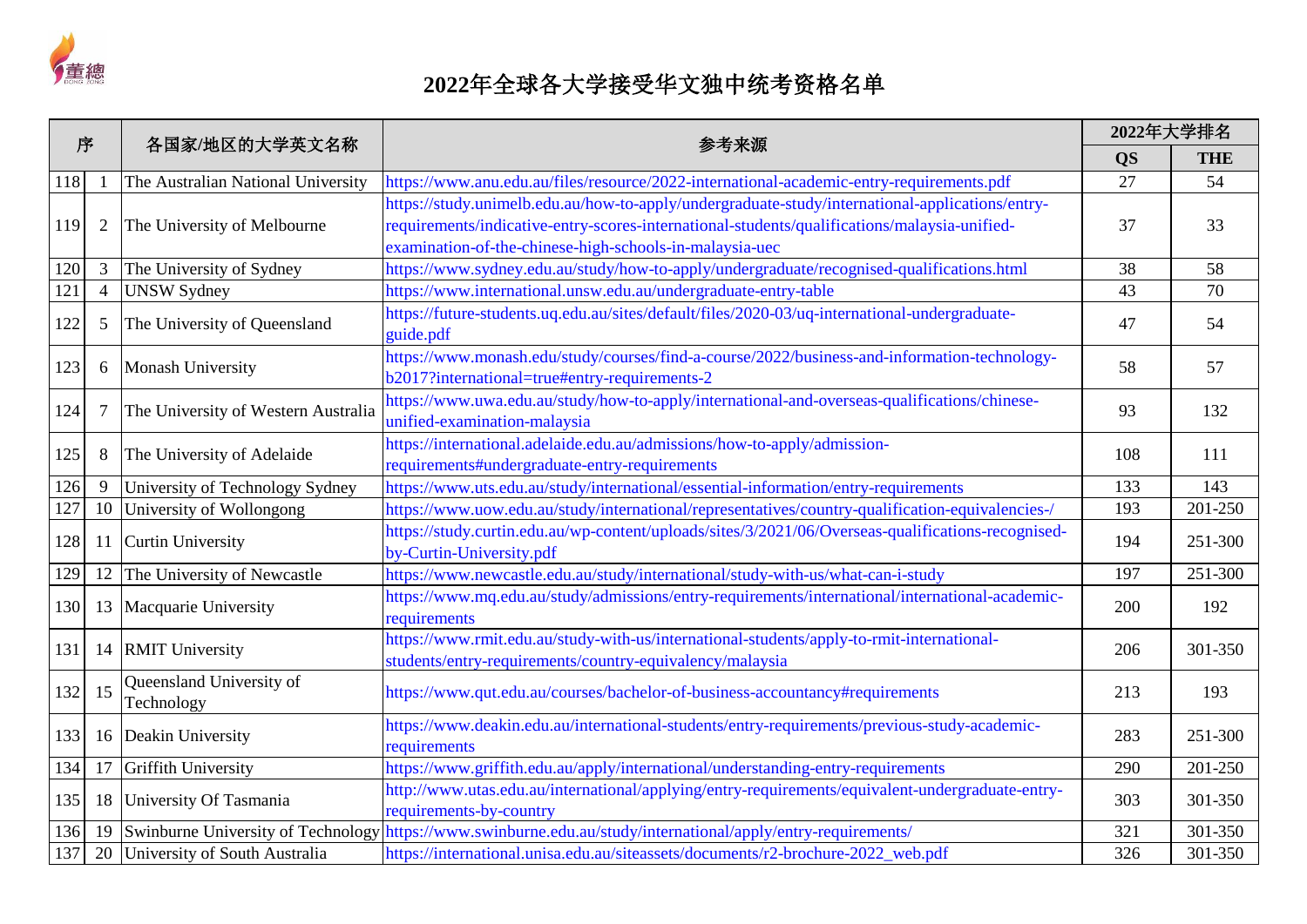

| 序   |    |                                           | 各国家/地区的大学英文名称<br>参考来源                                                                                                                             | 2022年大学排名 |            |
|-----|----|-------------------------------------------|---------------------------------------------------------------------------------------------------------------------------------------------------|-----------|------------|
|     |    |                                           |                                                                                                                                                   | <b>QS</b> | <b>THE</b> |
| 138 | 21 | La Trobe University                       | https://www.latrobe.edu.au/_data/assets/pdf_file/0003/1264602/International_Course_Guide_2022<br>pdf                                              | 362       | 201-250    |
| 139 | 22 | <b>Flinders University</b>                | https://www.flinders.edu.au/international/apply/entry-requirements/undergraduate-entry-<br>requirements                                           | 407       | 251-300    |
| 140 | 23 | <b>James Cook University</b>              | https://www.jcu.edu.au/international-students/entry-requirements                                                                                  | 424       | 251-300    |
| 141 | 24 | University of Canberra                    | https://www.canberra.edu.au/future-students/get-into-uc/entry-requirements/academic-entry-<br>requirements                                        | 436       | 170        |
| 142 | 25 | <b>Bond University</b>                    | https://bond.edu.au/future-students/study-bond/how-apply/application-process/secondary-school-<br>equivalency                                     | 451       | 501-600    |
| 143 | 26 | Western Sydney University                 | https://www.westernsydney.edu.au/_data/assets/pdf_file/0004/671638/INTL0910_Entry_Qualificat<br>ions_Table_portrait_v20WF.pdf                     | 494       | 201-250    |
| 144 | 27 | Murdoch University                        | https://www.murdoch.edu.au/study/international-students/international-undergraduate-guide-2022                                                    | 581-590   | 501-600    |
| 145 | 28 | Victoria University                       | https://www.vu.edu.au/study-at-vu/how-to-apply/international-applicants/entry-requirements-for-<br>international-students                         | 601-650   | 401-500    |
| 146 | 29 | <b>Central Queensland University</b>      | https://www.cqu.edu.au/international-students/entry-requirements/academic-requirements                                                            | 601-650   | 801-1000   |
| 147 | 30 | <b>Edith Cowan University</b>             | https://www.ecu.edu.au/future-students/course-entry/secondary-school-results                                                                      | 651-700   | 401-500    |
| 148 | 31 | University of Southern Queensland         | https://usq.edu.au/international/apply/entry-requirements                                                                                         | 701-750   | 401-500    |
| 149 | 32 | <b>Charles Darwin University</b>          | https://www.cdu.edu.au/international/future-students/entry-requirements                                                                           | 701-750   | 501-600    |
| 150 | 33 | Southern Cross University                 | https://www.scu.edu.au/study-at-scu/courses/bachelor-of-psychological-science-<br>3007244/2022/#entry-requirements                                | 751-800   | 601-800    |
| 151 | 34 | <b>Charles Sturt University</b>           | https://study.csu.edu.au/international/apply/course-entry-requirements                                                                            | 801-1000  | 801-1000   |
| 152 | 35 | University of New England<br>Australia    | https://www.une.edu.au/study/international/eligibility/academic-requirements                                                                      | 801-1000  |            |
| 153 | 36 | University of the Sunshine Coast          | https://www.usc.edu.au/study/international-students/how-to-apply/step-2-check-entry-<br>requirements/undergraduate-program-admission-requirements | 1001-1200 | 601-800    |
| 154 | 37 | The University of Notre Dame<br>Australia | https://www.notredame.edu.au/international/how-to-apply                                                                                           | $1201+$   |            |
| 155 | 38 | Federation University Australia           | https://federation.edu.au/_data/assets/pdf_file/0011/468983/2022-International-Course-Guide_low-<br>res.pdf                                       |           | 601-800    |
|     |    | 新加坡 Singapore                             |                                                                                                                                                   |           |            |
| 156 |    | National University of Singapore          | http://www.nus.edu.sg/oam/apply-to-nus/international-qualifications/admissions-requirements                                                       | 11        | 21         |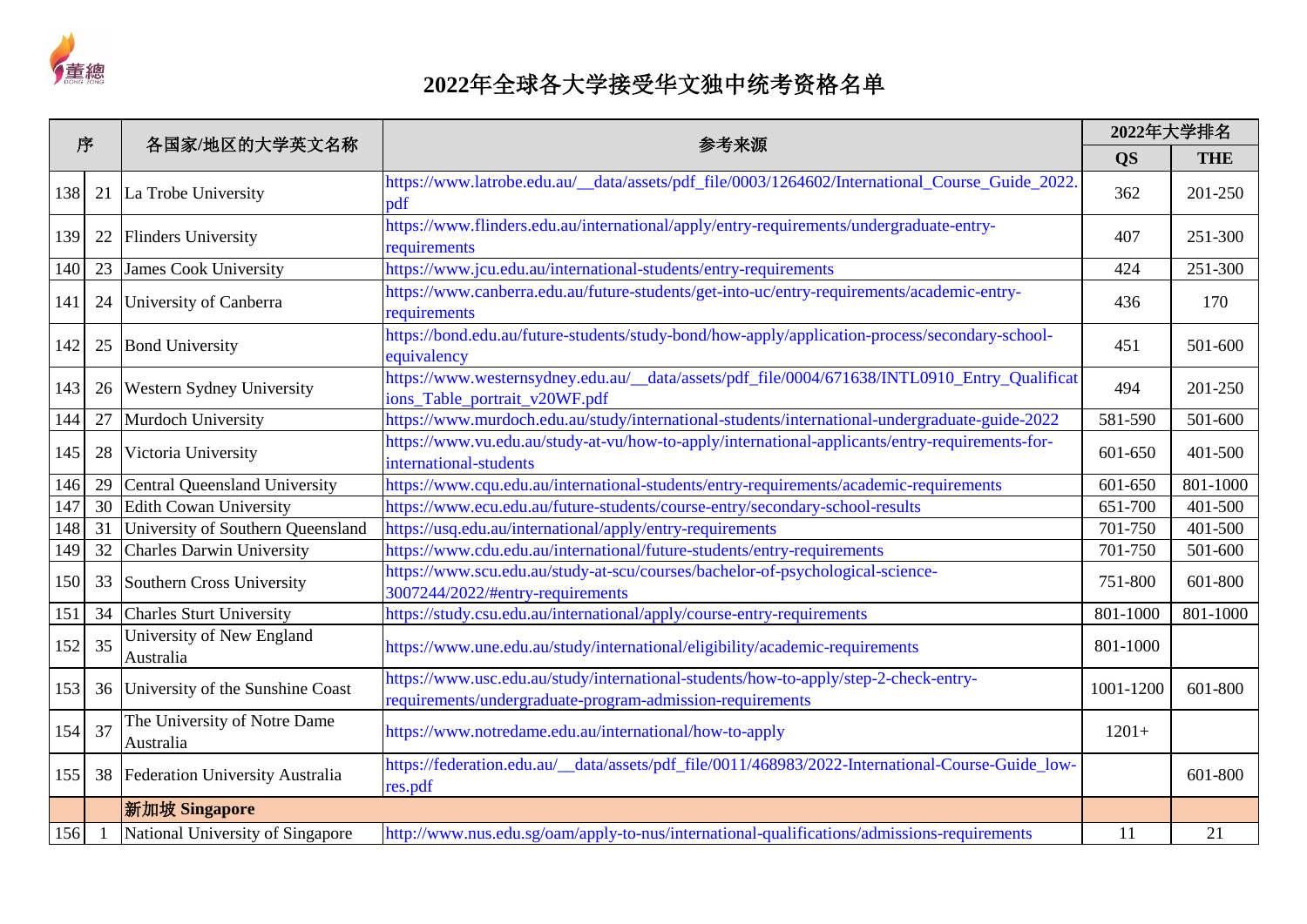

| 序   |                | 各国家/地区的大学英文名称                                         | 参考来源                                                                                                                | 2022年大学排名 |            |
|-----|----------------|-------------------------------------------------------|---------------------------------------------------------------------------------------------------------------------|-----------|------------|
|     |                |                                                       |                                                                                                                     | <b>QS</b> | <b>THE</b> |
| 157 | $\overline{2}$ | Nanyang Technological University                      | https://www.ntu.edu.sg/admissions/undergraduate/admission-guide/international-<br>qualifications#Content_C008_Col00 | 12        | 46         |
| 158 | $\mathfrak{Z}$ | Singapore Management University                       | https://admissions.smu.edu.sg/admissions-requirements/international-and-other-qualifications                        | 511-520   |            |
| 159 | $\overline{4}$ | Curtin Singapore                                      | https://curtin.edu.sg/how-to-apply/admission-criteria/academic-requirements/                                        |           |            |
| 160 | 5              | LASALLE College of the Arts                           | https://www.lasalle.edu.sg/admissions/ba-hons-admissions/entry-requirements                                         |           |            |
| 161 | 6              | Nanyang Academy of Fine Arts<br>(NAFA)                | https://www.nafa.edu.sg/admissions/admission-information/admission-requirements#collapseThree                       |           |            |
| 162 | 7              | Singapore Institute of Technology                     | https://www.singaporetech.edu.sg/admissions/undergraduate/requirements/international-<br>qualifications             |           |            |
| 163 | 8              | Singapore University of Technology                    | https://www.sutd.edu.sg/Admissions/Undergraduate/Application/Admissions-                                            |           |            |
|     |                | and Design                                            | Requirements/International-Qualifications/Malaysia-Unified-Examination-Certificate-(UEC)                            |           |            |
|     |                | 中国大陆 China*                                           |                                                                                                                     |           |            |
| 164 |                | Tsinghua University                                   | 1. 董总与大学的合作协议书<br>2. 大学录取通知书                                                                                        | 17        | 16         |
| 165 | $\overline{2}$ | Peking University                                     | 2021年北京大学外国留学生本科生海外招生项目简章(免笔试)                                                                                      | 18        | 16         |
| 166 | 3              | <b>Fudan University</b>                               | 2021年复旦大学"21世纪海外优秀学生本科留学项目"招生简章(免笔试)                                                                                | 31        | 60         |
| 167 | $\overline{4}$ | Zhejiang University                                   | http://iczu.zju.edu.cn/redir.php?catalog_id=139                                                                     | 45        | 75         |
| 168 | 5              | Shanghai Jiao Tong University                         | 1. "上海交通大学外国留学生录取条件及奖学金申请标准"招生简章<br>2. https://isc.sjtu.edu.cn/CN/content.aspx?info_lb=133&flag=64                  | 50        | 84         |
|     |                | University of Science and                             | https://edufair.dongzong.my/index.php/unit-2/42-anhui/39-university-of-science-and-technology-of-                   |           |            |
| 169 | 6              | Technology of China                                   | china-ustc                                                                                                          | 98        | 88         |
| 170 | $\overline{7}$ | Nanjing University                                    | https://hwxy.nju.edu.cn/_t485/6061/list.htm                                                                         | 131       | 105        |
| 171 | 8              | Jinan University                                      | https://zsb.jnu.edu.cn/2021/0116/c3469a586517/page.htm                                                              | 751-800   | 601-800    |
|     |                | 香港 Hong Kong                                          |                                                                                                                     |           |            |
| 172 |                | The University of Hong Kong                           | https://admissions.hku.hk/apply/international-qualifications                                                        | 22        | 30         |
| 173 | $\overline{2}$ | The Hong Kong University of<br>Science and Technology | https://join.hkust.edu.hk/admissions/international-qualifications#malaysia                                          | 34        | 66         |
| 174 | $\overline{3}$ | The Chinese University of Hong<br>Kong                | http://admission.cuhk.edu.hk/international/requirements.html                                                        | 39        | 49         |
| 175 | $\overline{4}$ | City University of Hong Kong                          | https://www.admo.cityu.edu.hk/intl/international/entreq                                                             | 53        | 151        |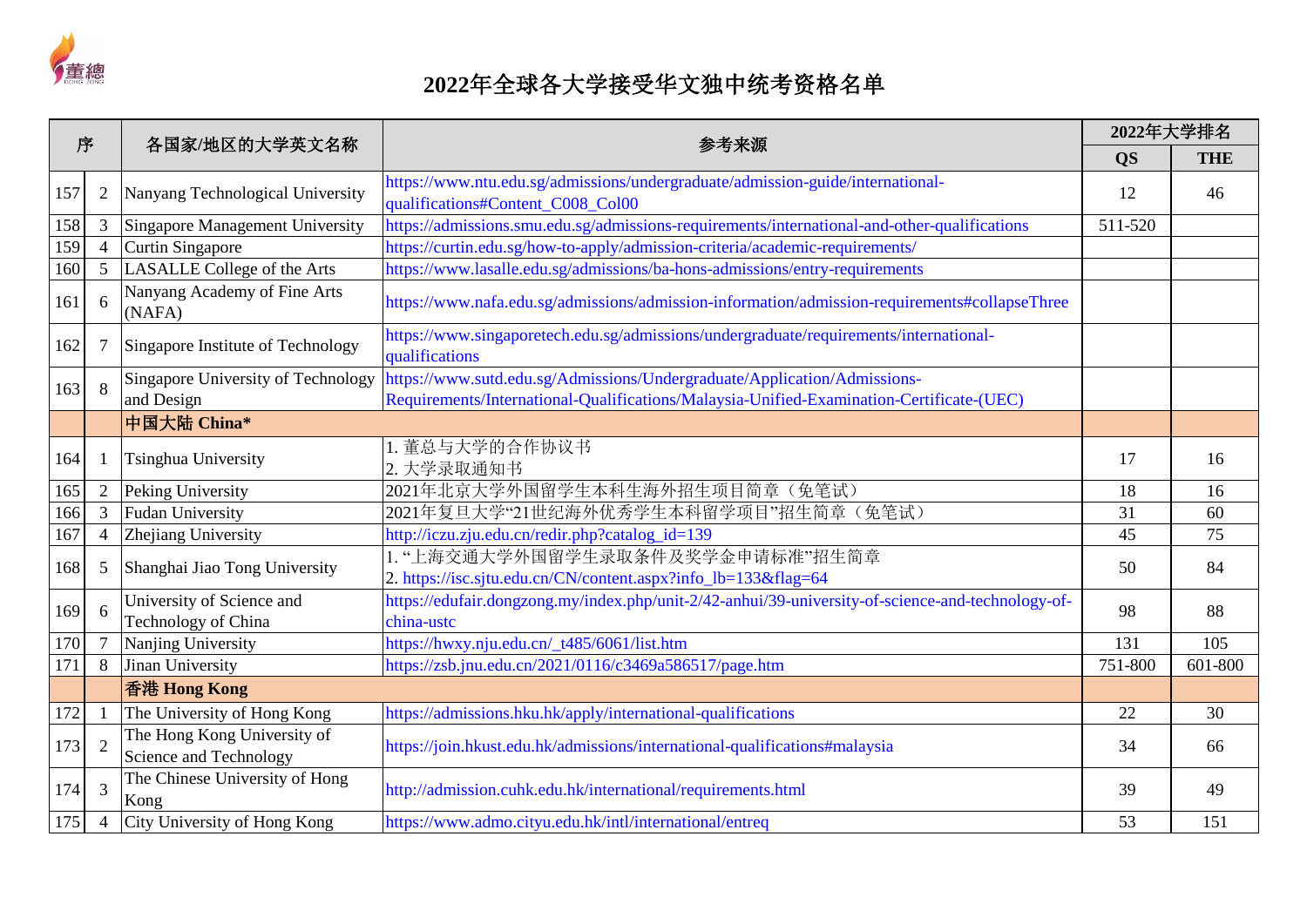

| 序   |                | 各国家/地区的大学英文名称                                       | 参考来源                                                                                                                                     | 2022年大学排名 |            |
|-----|----------------|-----------------------------------------------------|------------------------------------------------------------------------------------------------------------------------------------------|-----------|------------|
|     |                |                                                     |                                                                                                                                          | <b>QS</b> | <b>THE</b> |
| 176 | 5              | The Hong Kong Polytechnic<br>University             | http://www51.polyu.edu.hk/eprospectus/ug/international/guidelines-on-non-local-qualifications                                            | 66        | 91         |
| 177 | 6              | Hong Kong Baptist University                        | https://ar.hkbu.edu.hk/upload/as/online_prospectus_nj/2012/malaysia.html#c                                                               | 287       | 401-500    |
| 178 | 7              | Lingnan University Hong Kong                        | https://www.ln.edu.hk/admissions/ug/overseas/apply/admission-requirements                                                                | 581-590   |            |
| 179 | 8              | Chu Hai College of Higher<br>Education              | https://www.chuhai.edu.hk/overseas-candidates                                                                                            |           |            |
| 180 | 9              | The Education University of Hong<br>Kong            | https://www.apply.eduhk.hk/ug/nonlocal                                                                                                   |           |            |
| 181 | 10             | The Hang Seng University of Hong<br>Kong            | https://registry.hsu.edu.hk/prospective-students/undergraduate/international-<br>qualifications/requirements/                            |           |            |
| 182 | 11             | The Hong Kong Academy for<br>Performing Arts        | https://www.hkapa.edu/studying-apa/prospective-students/admission/admission-<br>requirements/undergraduate-and-post-secondary-programmes |           |            |
|     |                | 澳门 Macau                                            |                                                                                                                                          |           |            |
| 183 |                | University of Macau                                 | https://reg.um.edu.mo/download/admission-local/regulation/admrules-eng.pdf                                                               | 322       | 201-250    |
| 184 | 2              | Macau University of Science and<br>Technology       | https://www.must.edu.mo/en/admission/undergraduate/hk-tw-international/requirements/direct                                               | 651-700   | 251-300    |
| 185 | 5              | City University of Macau                            | 大学承认统考资格的邮件证明                                                                                                                            |           |            |
| 186 | $\overline{4}$ | <b>Institute for Tourism Studies Macao</b><br>(IFT) | https://www.ift.edu.mo/EN/Exam/Home/Index/783                                                                                            |           |            |
| 187 | 3              | Macao Polytechnic Institute                         | http://www.ipm.edu.mo/admission_overseas/en/direct_admission.php                                                                         |           |            |
|     |                | 美国 USA                                              |                                                                                                                                          |           |            |
| 188 |                | New York University                                 | https://www.nyu.edu/admissions/undergraduate-admissions/how-to-apply/standardized-<br>tests/national-examinations.html?country=my&qual=1 | 42        | 26         |
| 189 | $\overline{2}$ | University of Wisconsin-Madison                     | https://admissions.wisc.edu/international/                                                                                               | 75        | 58         |
| 190 | 3              | University of Colorado Boulder                      | https://www.colorado.edu/admissions/selection/countryspecificrequirements                                                                | 251       | 158        |
|     |                | 日本 Japan**                                          |                                                                                                                                          |           |            |
| 191 |                | The University of Tokyo                             | https://www.studyinjapan.org.my/study-in-japan/higher-education-in-japan/                                                                | 23        | 35         |
| 192 | $\overline{2}$ | Kyoto University                                    | https://www.iup.kyoto-<br>u.ac.jp/docs/Application%20Guidelines%20for%20October%202022%20Enrollment.pdf                                  | 33        | 61         |
| 193 | 3              | Tokyo Institute of Technology                       | https://www.studyinjapan.org.my/study-in-japan/higher-education-in-japan/                                                                | 56        | 301-350    |
| 194 | $\overline{4}$ | Osaka University                                    | https://www.studyinjapan.org.my/study-in-japan/higher-education-in-japan/                                                                | 75        | 301-350    |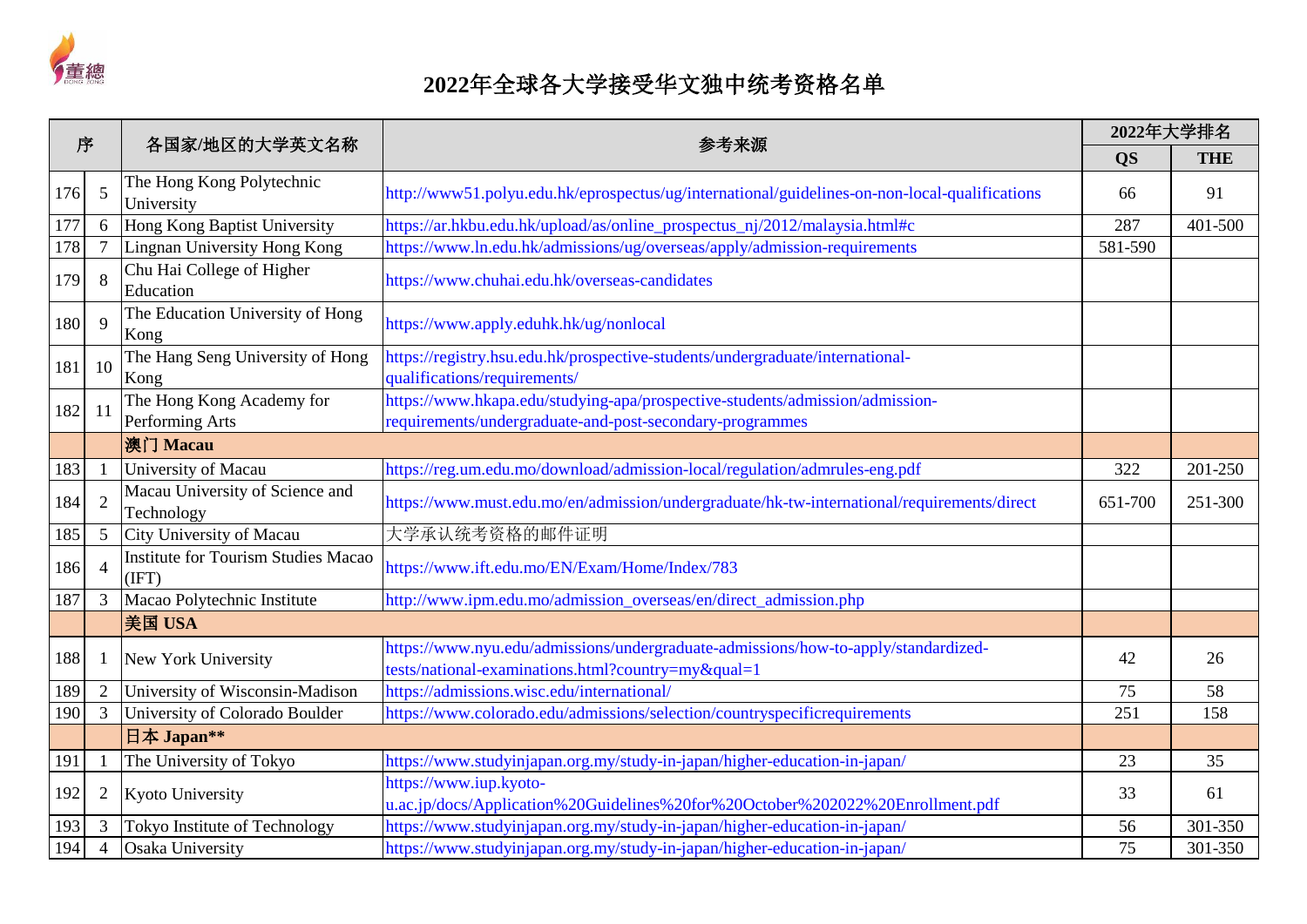

| 序   |                | 各国家/地区的大学英文名称                                 | 参考来源                                                                                                |           | 2022年大学排名  |  |
|-----|----------------|-----------------------------------------------|-----------------------------------------------------------------------------------------------------|-----------|------------|--|
|     |                |                                               |                                                                                                     | <b>QS</b> | <b>THE</b> |  |
| 195 | 5              | <b>Tohoku University</b>                      | https://www.studyinjapan.org.my/study-in-japan/higher-education-in-japan/                           | 82        | 201-250    |  |
| 196 | 6              | Nagoya University                             | https://www.studyinjapan.org.my/study-in-japan/higher-education-in-japan/                           | 118       | 351-400    |  |
| 197 | $\overline{7}$ | Kyushu University                             | https://www.studyinjapan.org.my/study-in-japan/higher-education-in-japan/                           | 137       | 501-600    |  |
| 198 | 8              | Hokkaido University                           | https://www.studyinjapan.org.my/study-in-japan/higher-education-in-japan/                           | 145       | 501-600    |  |
| 199 | 9              | Keio University                               | https://www.studyinjapan.org.my/study-in-japan/higher-education-in-japan/                           | 201       | 601-800    |  |
| 200 | 10             | Waseda University                             | https://www.studyinjapan.org.my/study-in-japan/higher-education-in-japan/                           | 203       | 801-1000   |  |
| 201 | 11             | Meiji University                              | https://www.studyinjapan.org.my/study-in-japan/higher-education-in-japan/                           | 1001-1200 | $1201+$    |  |
| 202 | 12             | Ritsumeikan Asia Pacific University           | 大学承认统考资格的公函证明                                                                                       |           | Reporter   |  |
| 203 | 13             | Aomori Chuo Gakuin University                 | 董总与大学的合作协议书                                                                                         |           |            |  |
| 204 | 14             | Nanzan University                             | https://www.studyinjapan.org.my/study-in-japan/higher-education-in-japan/                           |           |            |  |
|     |                | 新西兰 New Zealand                               |                                                                                                     |           |            |  |
|     |                |                                               | https://cdn.auckland.ac.nz/assets/auckland/study/applications-and-admissions/entry-                 |           |            |  |
| 205 |                | The University of Auckland                    | requirements/undergraduate-entry-requirements/overseas-secondary-school-                            | 85        | 137        |  |
|     |                |                                               | applicants/undergraduate-programme-specific-entry-requirements-j-z.pdf                              |           |            |  |
|     |                |                                               | https://www.otago.ac.nz/international/future-students/entrance-requirements/international-entrance- |           |            |  |
| 206 | $\overline{2}$ | University of Otago                           | requirements/#subnavug                                                                              | 194       | 201-250    |  |
| 207 | 3              | Victoria University of Wellington             | https://www.wgtn.ac.nz/international/applying/entry-requirements                                    | 236       | 501-600    |  |
| 208 | $\overline{4}$ | University of Canterbury                      | https://www.canterbury.ac.nz/media/documents/brochure/international-prospectus.pdf                  | 258       | 501-600    |  |
| 209 |                |                                               | http://www.massey.ac.nz/massey/fms/International%20Students/Documents/Latest%20International        | 284       | 601-800    |  |
|     | 5              | <b>Massey University</b>                      | %20Prospectus.pdf                                                                                   |           |            |  |
| 210 | 6              | University of Waikato                         | https://www.waikato.ac.nz/study/enrolment/undergraduate-international                               | 373       | 401-500    |  |
| 211 | $\overline{7}$ | <b>Auckland University of Technology</b>      | https://www.aut.ac.nz/study/applying/entry-requirements/international-student-entry-requirements    | 451       | 201-250    |  |
| 212 | 8              | <b>Auckland Institute of Studies</b>          | http://www.ais.ac.nz/study/apply-now/equivalent-qualifications/                                     |           |            |  |
| 213 | 9              | Nelson Marlborough Institute of               | https://www.nmit.ac.nz/study/applying/entry-requirements/                                           |           |            |  |
|     |                | Technology                                    |                                                                                                     |           |            |  |
| 214 | 10             | <b>NorthTec</b>                               | https://www.northtec.ac.nz/international/apply/entry-requirements                                   |           |            |  |
| 215 | 11             | Otago Polytechnic                             | https://www.op.ac.nz/international/study-and-application-information/entry-criteria/                |           |            |  |
| 216 | 12             | Southern Institute of Technology              | https://www.sit.ac.nz/Fees-Enrolments/International-Students-Applications                           |           |            |  |
| 217 | 13             | <b>UC</b> International College               | https://www.ucic.ac.nz/admissions-requirements                                                      |           |            |  |
| 218 | 14             | <b>UCOL-</b> Universal College of<br>Learning | https://www.ucol.ac.nz/Publications/International%20Prospectus.pdf                                  |           |            |  |
| 219 | 15             | <b>UNITEC</b> Institute of Technology         | https://www.unitec.ac.nz/international/how-to-apply/country-specific-criteria                       |           |            |  |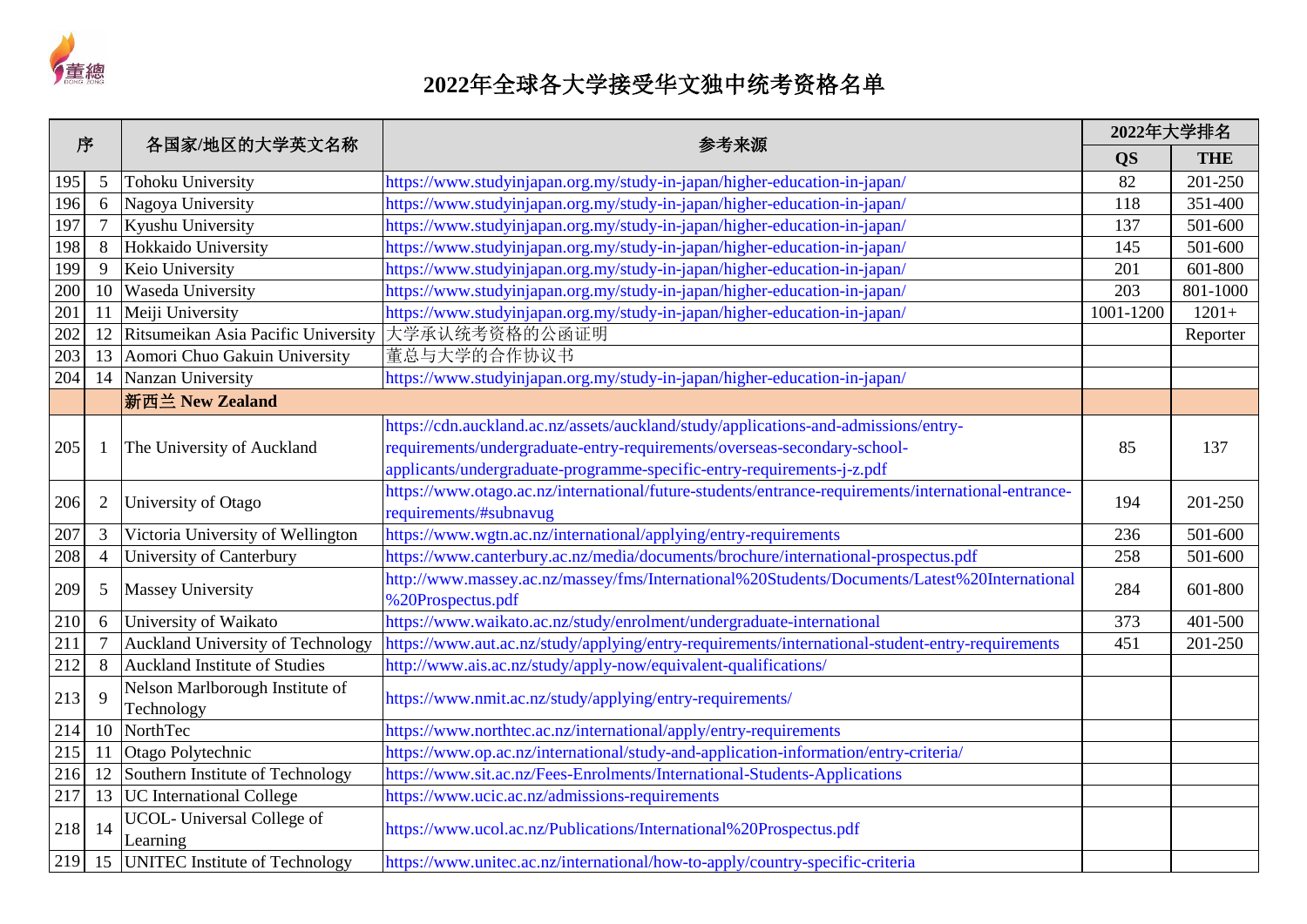

| 序   |                | 各国家/地区的大学英文名称                                         | 参考来源                                                                                                                                                                         | 2022年大学排名 |            |
|-----|----------------|-------------------------------------------------------|------------------------------------------------------------------------------------------------------------------------------------------------------------------------------|-----------|------------|
|     |                |                                                       |                                                                                                                                                                              | <b>QS</b> | <b>THE</b> |
| 220 | 16             | Waikato Institute of Technology                       | https://www.wintec.ac.nz/international                                                                                                                                       |           |            |
|     |                | 台湾 Taiwan*                                            |                                                                                                                                                                              |           |            |
| 221 |                | National Taiwan University                            | https://student.overseas.ncnu.edu.tw/quota/index.html?school=01&group=all&keyword=&first-<br>group=true&second-group=true&third-group=true                                   | 68        | 113        |
| 222 | $\overline{2}$ | National Tsinghua University                          | https://student.overseas.ncnu.edu.tw/quota/index.html?school=01&group=all&keyword=&first-<br>group=true&second-group=true&third-group=true                                   | 180       | 351-400    |
|     |                | 俄罗斯 Rusia                                             |                                                                                                                                                                              |           |            |
| 223 |                | <b>Lomonosov Moscow State</b><br>University           | Russia Centre of Science and Culture 邮件证明                                                                                                                                    | 78        | 158        |
|     |                | 荷兰 Netherlands                                        |                                                                                                                                                                              |           |            |
| 224 |                | University of Amsterdam                               | https://www.uva.nl/en/education/admissions/bachelors/dutch-taught-programmes/prior-education-<br>non-dutch/approved-qualifications/approved-qualifications.html              | 55        | 65         |
| 225 | $\overline{2}$ | Leiden University                                     | https://www.universiteitleiden.nl/en/education/admission-and-application/bachelors/admission-<br>requirements#minimum-requirements                                           | 112       | 71         |
| 226 | 3              | Wageningen University & Research                      | https://www.wur.nl/en/Education-Programmes/Bachelor/study-orientation/Admission/International-<br>prior-education/Specific-country-requirements.htm                          | 123       | 53         |
| 227 | $\overline{4}$ | University of Groningen                               | https://www.rug.nl/education/bachelor/international-students/admission-and-application/application-<br>admission-procedure/faq-admissions-procedure?tcid=verint_9_7423_15423 | 128       | 80         |
| 228 | 5              | <b>Maastricht University</b>                          | https://www.maastrichtuniversity.nl/education/bachelor/data-science-and-artificial-<br>intelligence/requirements                                                             | 233       | 127        |
| 229 | 6              | <b>University College Roosevelt</b>                   | https://www.ucr.nl/admissions/admissions/requirements/international-diploma-requirements/                                                                                    |           |            |
|     |                | 马来西亚 Malaysia                                         |                                                                                                                                                                              |           |            |
| 230 | $\blacksquare$ | Taylor's University                                   | https://university.taylors.edu.my/en/study.html                                                                                                                              | 332       |            |
| 231 | $\overline{2}$ | <b>UCSI</b> University                                | https://www.ucsiuniversity.edu.my/undergraduate                                                                                                                              | 347       |            |
| 232 | $\mathfrak{Z}$ | <b>Sunway University</b>                              | https://university.sunway.edu.my/programmes                                                                                                                                  | 651-700   |            |
| 233 | $\overline{4}$ | University Tunku Abdul Rahman                         | https://admission.utar.edu.my/Entry-Qualifications--and--English-Language-Requirements.php                                                                                   | 801-1000  | 1001-1200  |
| 234 | 5              | Multimedia University (Cyberjaya)                     | https://www.mmu.edu.my/pogrammes-all/undergraduate-all/degree/                                                                                                               | 1001-1200 | $1201+$    |
| 235 | 6              | Asia Pacific University of<br>Technology & Innovation | http://www.apu.edu.my/our-courses/undergraduate-studies                                                                                                                      |           |            |
| 236 | 7              | <b>HELP University</b>                                | https://university.help.edu.my/all-courses/                                                                                                                                  |           |            |
| 237 | $8\,$          | International Medical University                      | http://www.imu.edu.my/imu/programmes/undergraduate/                                                                                                                          |           |            |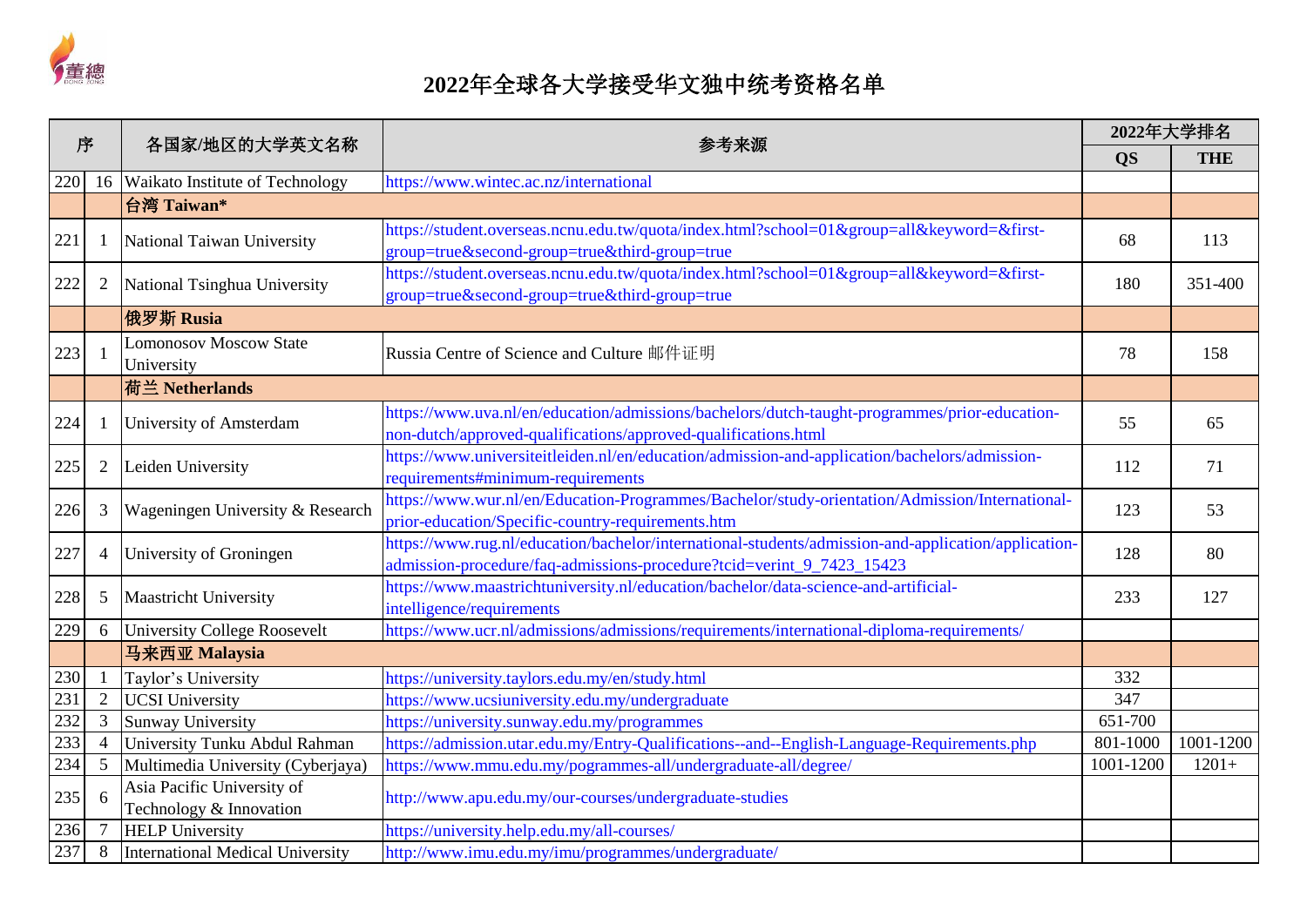

| 序   |                | 各国家/地区的大学英文名称<br>参考来源                                       |                                                                                                        |           | 2022年大学排名  |  |
|-----|----------------|-------------------------------------------------------------|--------------------------------------------------------------------------------------------------------|-----------|------------|--|
|     |                |                                                             |                                                                                                        | <b>QS</b> | <b>THE</b> |  |
| 238 | 9              | <b>INTI International University</b>                        | https://newinti.edu.my/academic-programmes/undergraduate/                                              |           |            |  |
| 239 | 10             | Limkokwing University of Creative                           | https://www.limkokwing.net/malaysia/academic/courses_details/bachelor-of-electrical-and-               |           |            |  |
|     |                | Technology                                                  | electronic-engineering                                                                                 |           |            |  |
| 240 | 11             | NIilai University                                           | https://www.nilai.edu.my/undergraduate                                                                 |           |            |  |
|     |                | 外国大学马来西亚分校 Foreign Universities Branch-Campus               |                                                                                                        |           |            |  |
| 241 | 12             | <b>Curtin University Sarawak</b>                            | http://courses.curtin.edu.my/admission-requirements/undergraduate/                                     |           |            |  |
| 242 | 13             | Heriot-Watt University (Malaysia                            | https://search.hw.ac.uk/s/search.html?collection=meta-malaysia-                                        |           |            |  |
|     |                | Campus)                                                     | courses&f.Level%7Ccourselevel=Undergraduate                                                            |           |            |  |
| 243 | 14             | Monash University (Malaysia<br>Campus)                      | https://www.monash.edu.my/study/undergraduate                                                          |           |            |  |
|     |                |                                                             | 1. 大学承认统考资格的公函证明                                                                                       |           |            |  |
| 244 | 15             | RCSI-UCD Malaysia Campus,                                   | 2. https://www.rcsiucd.edu.my/programmes/bachelor-of-medicine-bachelor-of-surgery-bachelor-of-         |           |            |  |
|     |                | <b>RUMC</b>                                                 | obstetrics-mb-bch-bao/                                                                                 |           |            |  |
| 245 | 16             | Swinburne University of Technology<br><b>Sarawak Campus</b> | https://www.swinburne.edu.my/study/admission/academic-requirement.php                                  |           |            |  |
|     | 17             | University of Notthingham                                   |                                                                                                        |           |            |  |
| 246 |                | (Malaysia Campus)                                           | https://www.nottingham.edu.my/Study/Download-our-brochures/Courseguidesbrochures.aspx                  |           |            |  |
| 247 | 18             | University of Reading Malaysia                              | https://www.reading.edu.my/news/549-uec-qualifications                                                 |           |            |  |
| 248 | 19             | University of Southampton Malaysia                          | https://www.southampton.ac.uk/my/undergraduate/apply/entry_requirements.page                           |           |            |  |
| 249 | 20             | <b>UOW Malaysia KDU University</b><br>College               | https://www.uowmkdu.edu.my/pathway-to-uow-australia/dual-awards-programs/                              |           |            |  |
| 250 | 21             | Xiamen University Malaysia                                  | http://www.xmu.edu.my/16269/list.htm                                                                   |           |            |  |
|     |                | 爱尔兰 Ireland                                                 |                                                                                                        |           |            |  |
| 251 |                | Trinity College Dublin, The<br>University of Dublin         | https://www.tcd.ie/study/apply/admission-requirements/undergraduate/                                   | 101       | 146        |  |
| 252 | $\overline{2}$ | University College Dublin                                   | https://www.ucd.ie/global/study-at-ucd/studyatucd-malaysia/entryrequirementsmalaysia/malaysia-<br>uec/ | 173       | 201-250    |  |
| 253 | 3              | National University of Ireland,                             | 1. 大学承认统考资格的公函证明                                                                                       | 258       | 351-400    |  |
|     |                | Galway                                                      | 2. https://www.nuigalway.ie/international-students/studyinireland/yourcountry/malaysia/                |           |            |  |
| 254 | $\overline{4}$ | Dublin City University                                      | https://www.dcu.ie/international/malaysia-international-office#bootstrap0                              | 490       | 501-600    |  |
| 255 | 5              | University of Limerick                                      | 1. 大学承认统考资格的公函证明                                                                                       | 501-510   | 601-800    |  |
|     |                |                                                             | 2. https://www.ul.ie/courses/                                                                          |           |            |  |